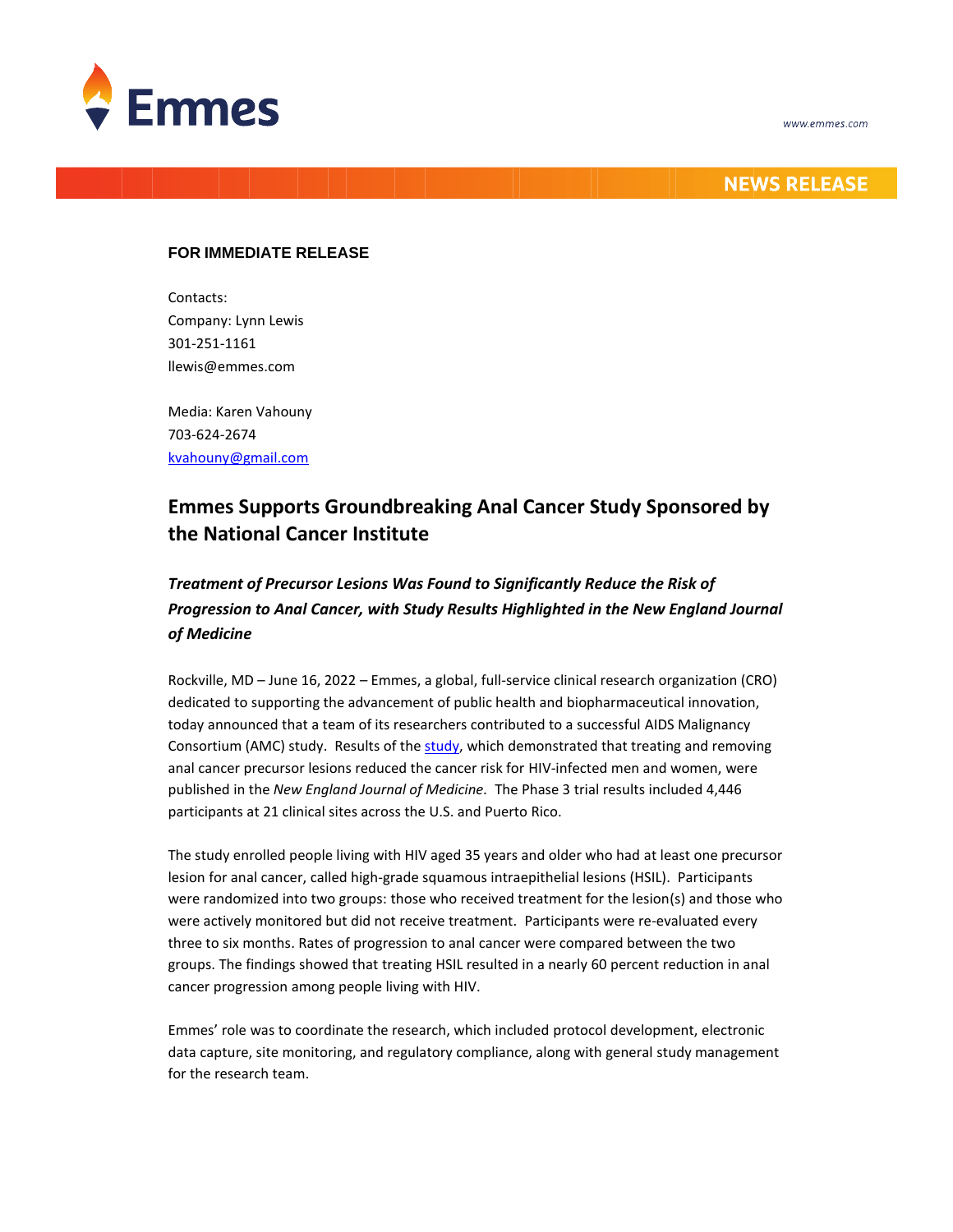The National Cancer Institute's [Office of HIV and AIDS Malignancy](https://www.cancer.gov/about-nci/organization/oham) sponsored the current study through th[e AMC,](https://amcoperations.com/) which was led by Joel Palefsky, MD, of the [University of California San](https://www.ucsfhealth.org/)  [Francisco](https://www.ucsfhealth.org/) (UCSF).

Don Vena, vice president and head of Emmes' oncology therapeutic research unit, said, "Dr. Palefsky facilitated collaboration among varied stakeholders – government, industry, labs, clinical sites and our team – to build the research infrastructure needed to run a landmark trial in the developing field of anal cancer prevention. Emmes is proud to have been a contributor and proud of our 18-year relationship with the AMC."

Dr. Palefsky, who created the world's first clinic devoted to anal cancer prevention at USCF in 1991, reported that the data from the ANal Cancer/HSIL Outcomes Research (ANCHOR) study show for the first time that anal cancer can be prevented in high-risk populations, such as people living with HIV. He shared that the results are likely relevant for other groups at high risk of anal cancer, such as people who are immunosuppressed for reasons other than HIV, and women with a history of cervical or vulvar cancer, even though the study focused exclusively on those with HIV.

He presented the study highlights on February 15 at the Conference on Retroviruses and Opportunistic Infections, a highly regarded event for HIV/AIDS research that attracts infectious disease scientists and professionals from around the world. He noted that office-based electrocautery not only resulted in the reduction in anal cancer incidence but that the treatment was well-tolerated.

According to Dr. Palefsky, "Anal cancer is the fourth most common cancer among people living with HIV. Primary prevention of this disease can occur in the long-term, for those with little or no history of sexual activity, with the use of the human papillomavirus (HPV) vaccine. Unfortunately, many people have already been exposed to HPV, are over the age of vaccination, or do not have access to the vaccine. For these individuals, the ANCHOR study shows for the first time that secondary prevention of anal cancer is possible through treatment of anal HSIL. We expect that the results of the ANCHOR study will lead to adoption of screening and treatment of anal HSIL in people living with HIV as the standard of care."

Dr. Palefsky added, "The Emmes team played a key role in the success of the study through its diligent oversight and implementation of the many components of such a complex trial."

Dr. Christine Dingivan, Chief Executive Officer of Emmes, commented, "We are extremely pleased that the ANCHOR study showed that HSIL treatment is effective in reducing anal cancer risk, and it ultimately will have a profound effect on patients' quality of life. This project reflects how client tenure and close collaboration can make a big difference in public health – for people with HIV or at highest risk of anal cancer and for others in the future."

#### **About the Research**

This project has been funded with federal funds from the National Cancer Institute's Office of HIV and AIDS Malignancy under Grant No. #UM1CA121947.